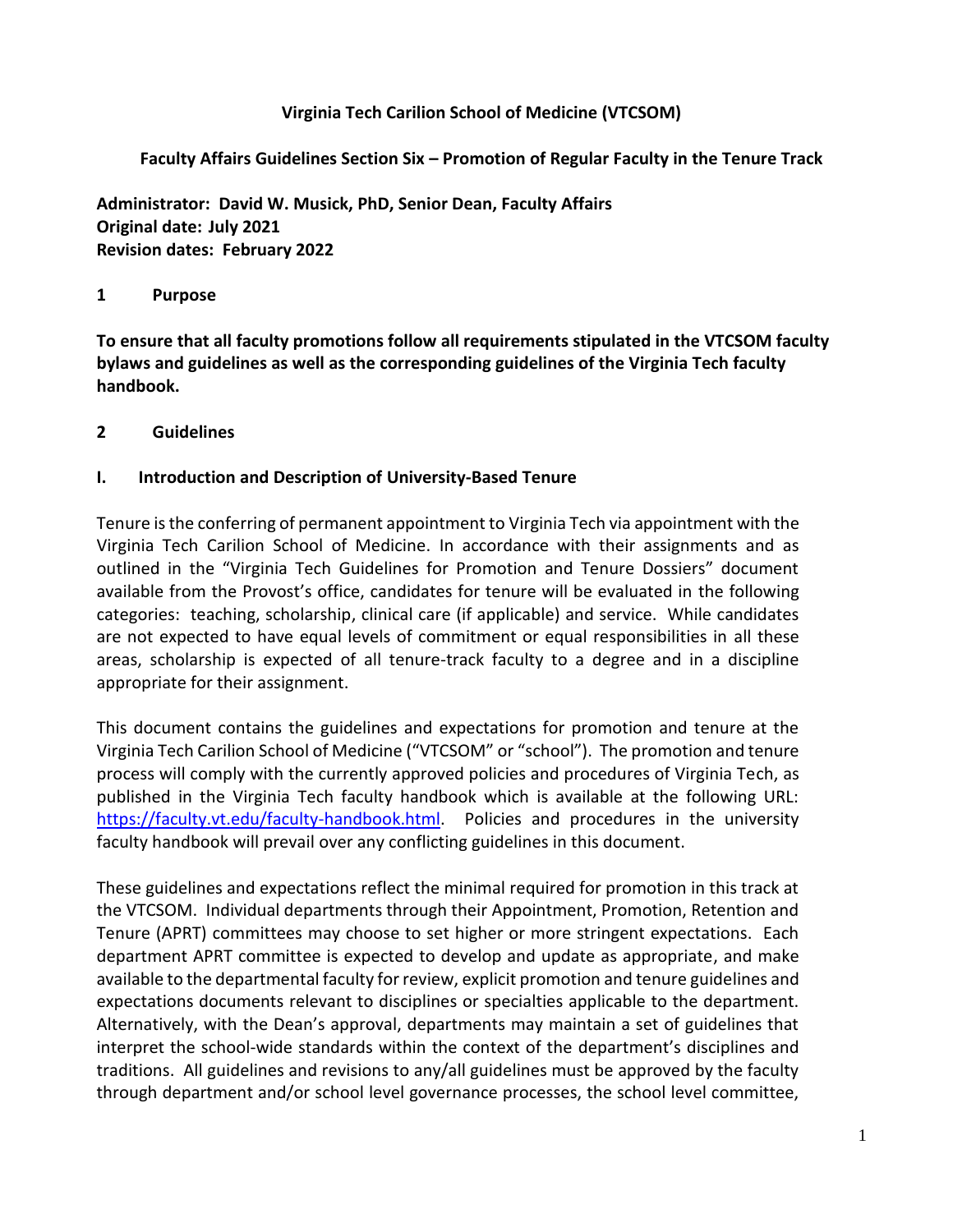the Dean and the Provost's office; and must be made available online.

Promotion to a higher rank and appointment with tenure may be granted to faculty members who demonstrate outstanding accomplishments. Tenure is recognition by the university and VTCSOM of service to the school and accomplishment of the faculty member; it also represents the strong expectation of a continuing high level of accomplishment by the faculty member after the granting of tenure. Tenure is awarded in recognition of a body of outstanding accomplishment in teaching, clinical care (if relevant), research/scholarly activity and service to the missions of VTCSOM and the university. As the criteria for tenure are virtually identical to criteria for promotion, tenure is most often awarded at the time of promotion from the rank of assistant to associate professor.

The award of tenure is based on the achievement of distinction in designated areas of activity and the prediction of eminence throughout the individual's professional career. The documentation and evaluation must recognize significant impact of the candidate's contributions beyond the borders of the university. For example, if a primary area of progress is in teaching/instruction, there should be recognition that the candidate's pedagogical contributions have achieved influence beyond the immediate classroom; if in clinical care, there should be recognition of accomplishment at a high level and documentation that clinical care has been consistently provided such that learners have benefitted from this expertise in the clinical setting; if in scholarly activity/research, that there is a high degree of impression on colleagues nationally; if in service, that the influence of the contributions reaches beyond the immediate region of the VTCSOM.

VTCSOM values collaboration as critically important to academic work in all settings. To recognize and reward faculty members who assume collaborative roles and/or perform collaborative work across disciplines, colleges and/or fields of interest, VTCSOM invites evidence of collaboration as an important component of the promotion review process. Letters regarding potential promotion should feature documentation of collaborative activity undertaken by the faculty candidate.

Besides consideration of specific professional criteria, evaluation for promotion or tenure should consider the candidate's integrity, professional conduct, and ethics. To the extent that such considerations are significant factors in reaching a negative recommendation, they should be documented as part of the formal review process. This aspect of the promotion is most often addressed as part of the department chair recommendation.

In cases of tenure recommendation—in addition to evaluation of the candidate's professional abilities—consideration should be given, at all stages of evaluation and review, to future departmental program directions and concern for maintaining currency and flexibility by preserving opportunities to appoint new faculty members in the various sub-fields of the department.

Tenure candidates are evaluated according to the expectations and indicators in effect at the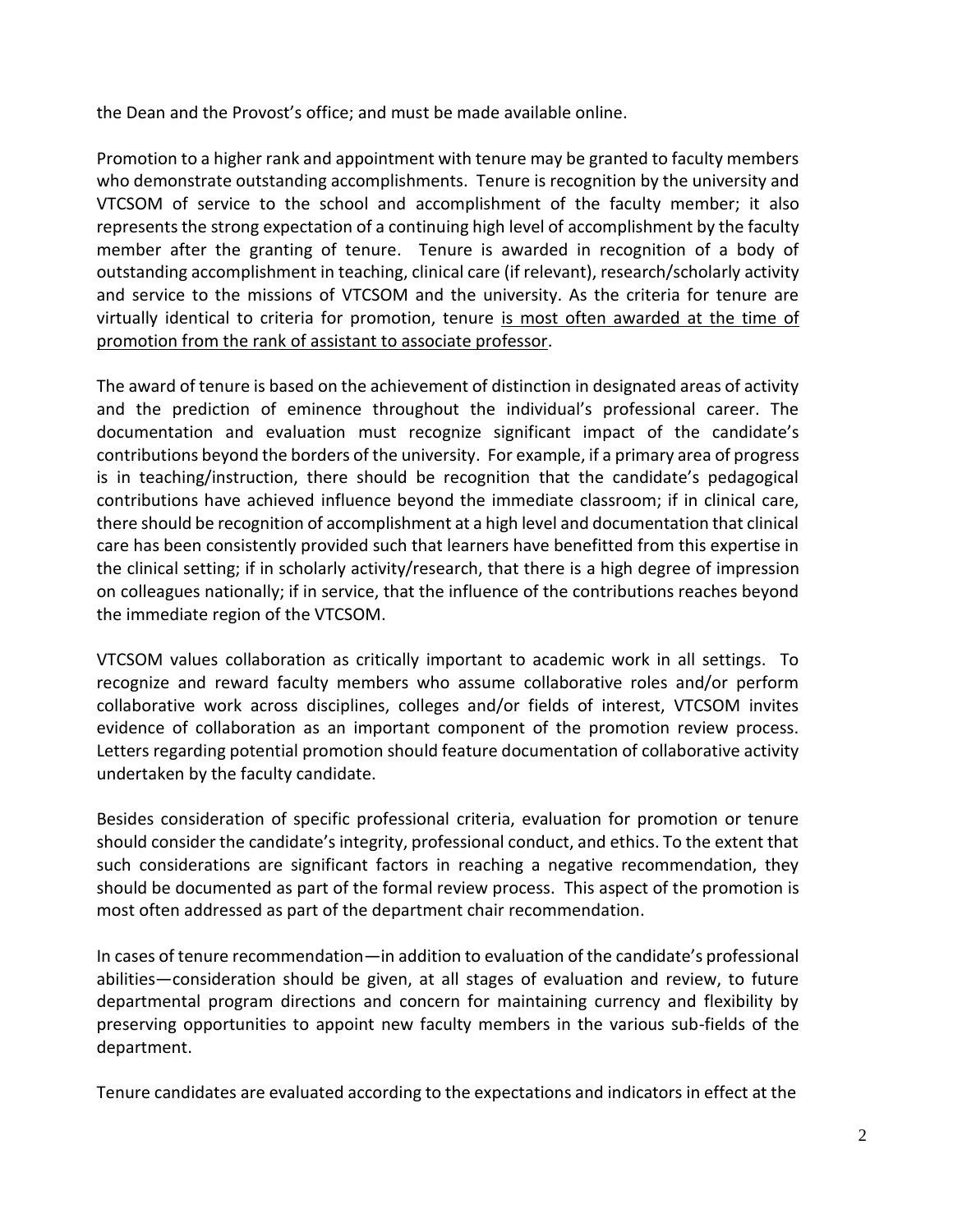time of their appointment. Therefore, as expectations/indicators change, promotion guidelines should include the previous standards by which candidates were evaluated, along with the dates when the standards changed. University guidelines for submission of candidates' portfolios are available on the provost's website. Provost office guidelines shall supersede any department or college-level guidelines in any instances where they may conflict.

## **II. The VTCSOM Appointment, Promotion and Tenure Committee (APT)**

The Appointment, Promotion and Tenure (APT) Committee is responsible for the oversight of all faculty appointments; for promotion within the categories, tracks and ranks of faculty; and for overseeing the maintenance of appointment process (though the actual process is administered by the Office of Faculty Affairs). The Dean Advisors to the APT Committee are the Senior Dean for Faculty Affairs and the Chief Diversity Officer (VTCSOM Bylaws, 5.3.4).

Further details concerning the composition of the APT Committee are contained in VTCSOM Faculty Affairs policy one (Committee Election and Appointments). Only committee members who have been granted tenure by the university may vote on the tenure decision. Other committee members may participate in the discussion of a given case but cannot participate in the final vote.

## **III. Identification of Candidates**

Promotion is based primarily on merit and not on time in rank; however, there is a specified time frame during which the granting of tenure must occur.

Each VTCSOM department will have a process for determining which candidates are to be considered for promotion and/or tenure. Promotion on the tenure track affects two ranks – Assistant Professors seeking promotion to Associate Professor, and Associate Professors seeking promotion to full Professor. Candidates for promotion from Assistant to Associate Professor must demonstrate *significant progress* in all four domains of faculty activity. Candidates for promotion from Associate Professor to Professor must demonstrate *excellence* in an appropriate combination of activities from all four domains of faculty activity, consistent with the candidate's discipline and assignment. Departmental APRT committees will ensure that all university guidelines for preparation of the promotion portfolio for faculty in the tenure track are followed; these guidelines are available on the website of the university Provost: [https://faculty.vt.edu/promotion-tenure.html.](https://faculty.vt.edu/promotion-tenure.html)

Initial consideration of promotion and/or tenure is made at the department level by both the department Chair and the department APRT committee. At all levels of review, an explanation of the concerns represented by dissenting votes is required and is often very helpful in subsequent reviews.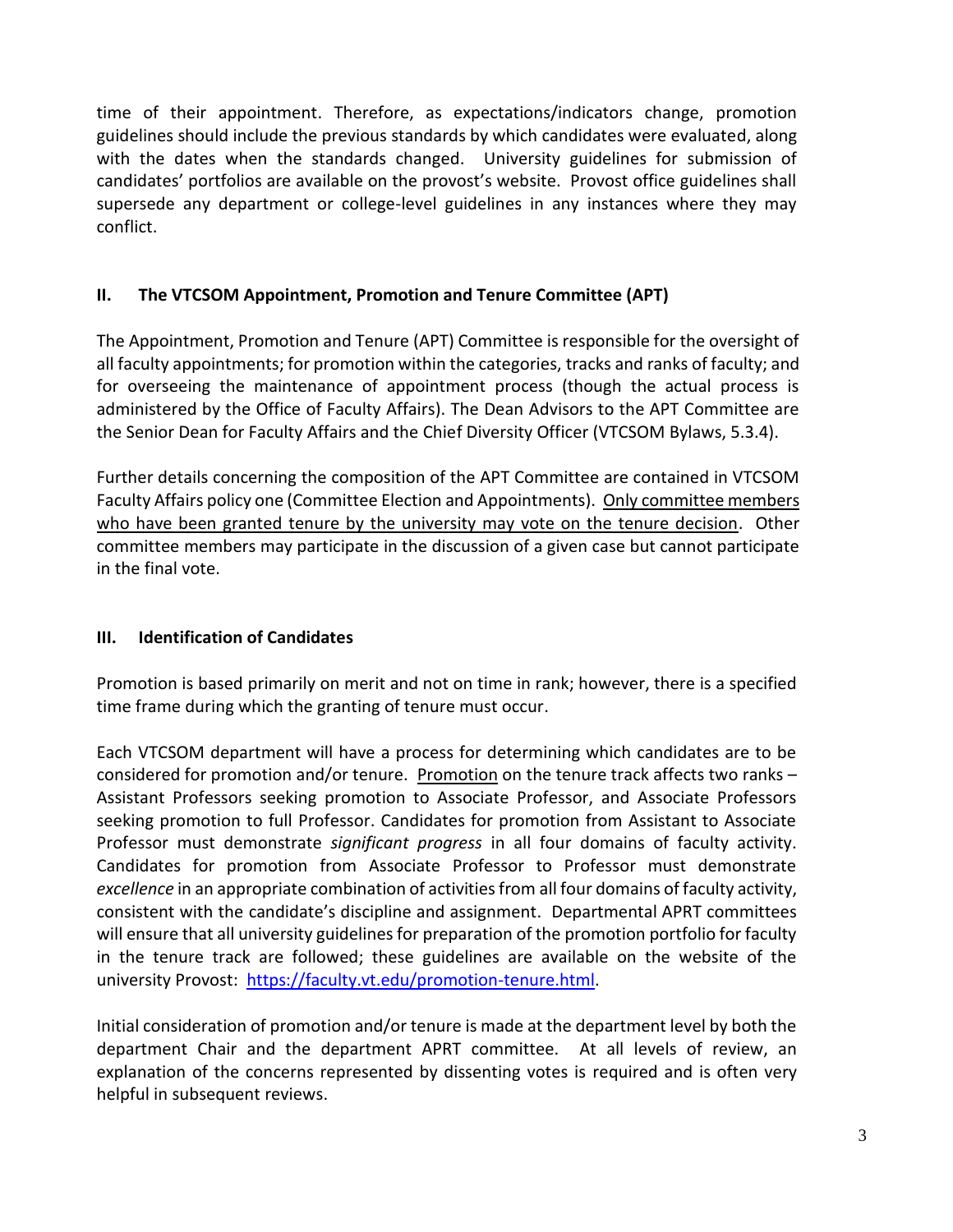Regardless of the rank of the department Chair, his/her recommendation for promotion is made from the perspective of the Chair. Hence, a department Chair can complete a recommendation for promotion regardless of the track or rank of the candidate.

#### **III.a. Promotion to Associate Professor**

To be promoted to associate professor with tenure, in addition to demonstrating productivity as a scholar, a candidate must provide evidence that their scholarship has growing impact nationally or internationally and the potential for greater impact in the future.

Probationary period: the term "probationary period" ("pre-tenure") is applied to the succession of term appointments (ordinarily for a period of not less than two years) that an individual undertakes on a full-or part-time regular faculty appointment during which continued evaluation for reappointment and for an eventual tenured appointment at the rank of associate professor takes place. The decision on granting of tenure is typically made at the end of the sixth year for full time faculty The tenure clock may be extended beyond the sixth year under certain circumstances described in the VT faculty handbook.

Curriculum vita and promotion portfolio: every faculty member should maintain a current curriculum vitae, in the school-specific format and available for ready access by the department and school. The curriculum vitae together with annual faculty activity reports, student evaluations, reprints of publications, reference letters, and other documents requested by the department and/or the school comprise a promotion portfolio that is based on school and university guidelines and that furnish the principal basis for promotion and tenure decisions. VTCSOM guidelines for the promotion portfolio are maintained online at the VTCSOM Faculty Affairs web page.

Pre-tenure reviews of progress: candidates on the tenure track will undergo mandatory formal review at the end of year two and year four. Reviews are to be substantive and thorough. At a minimum, the departmental APRT Committee and the department chair must review the faculty member's total activities including peer review of teaching and an updated CV which illustrates accomplishments to date. These reviews are in addition to review of the promotion and request for tenure that is submitted during year six.

The reviews should analyze the faculty member's progress toward promotion and tenure and offer guidance regarding future activities and plans. The reviews should be prepared with the primary purpose of providing substantive feedback so that the faculty member gains insight into ways to improve performance. All reviews must be in writing, with the faculty member acknowledging receipt by signing and returning a copy for the departmental file. In addition, the departmental APRT committee and the department chair meet with the faculty member to discuss the review and recommendations. Individual faculty members are also encouraged to seek guidance and mentoring from senior colleagues and the department chair. Pre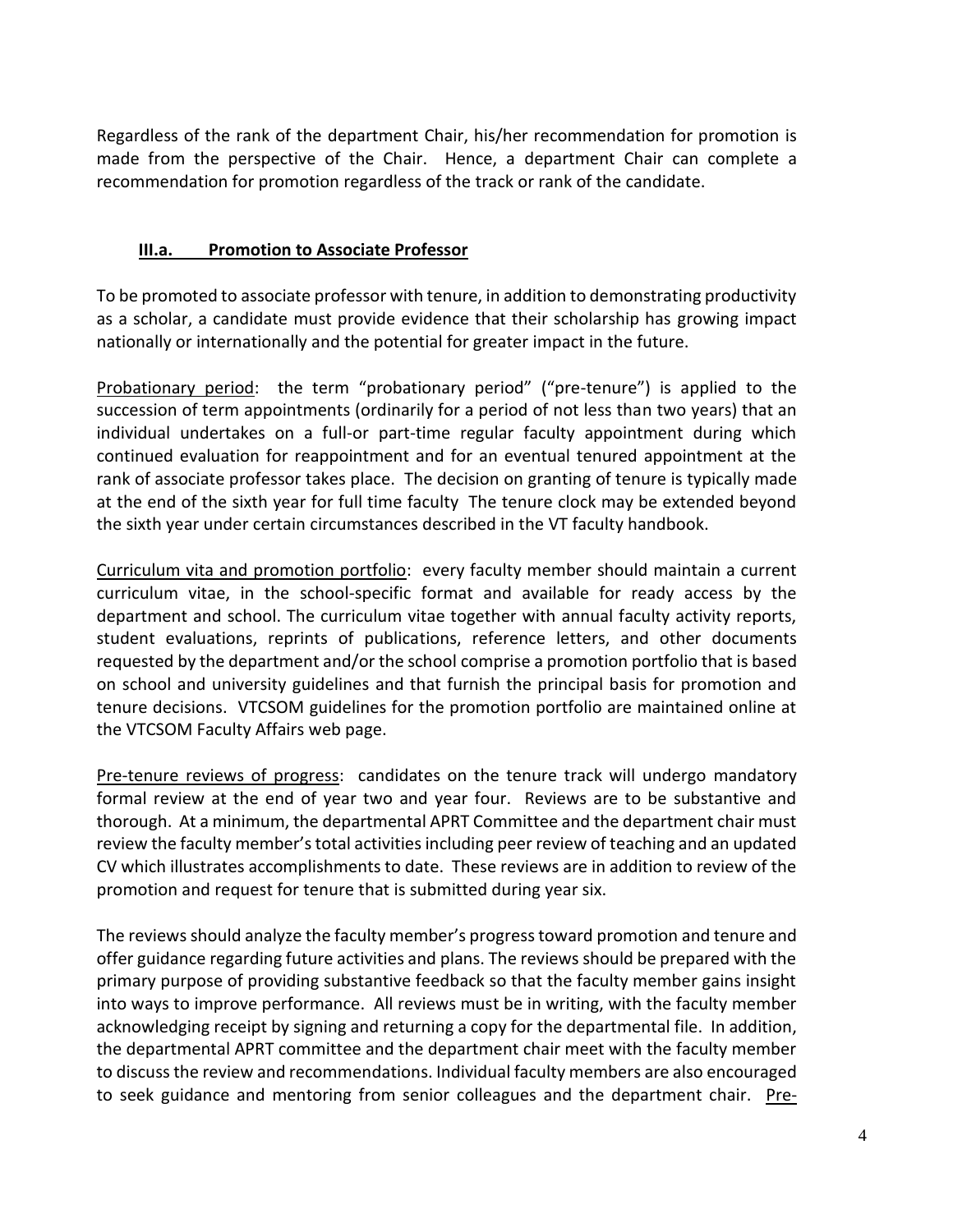tenured faculty members bear responsibility for understanding departmental, school and university expectations for promotion and tenure and for meeting those expectations.

If at the time of these reviews it is felt that the candidate has not made sufficient progress toward tenure, the faculty member is given a one-year notice of non-renewal (terminal appointment).

Service at other universities: up to three years of appropriate service at other accredited American four-year colleges and universities may be credited toward the six-year probationary period, as specified in the Virginia Tech faculty handbook.

## **III.a.1. Letters of Support**

Letters of support provide important perspective on the fulfillment of criteria for the candidate seeking promotion. Specifically, letters of support should reflect on the teaching skills of the candidate; comment on the involvement in clinical care with learners present (if relevant), especially during the period for most recent appointment or promotion; address the extent of scholarly productivity; address the relevance of scholarly activity; comment on the leadership abilities and qualities, whether in a local, regional, national or international setting; reflect the local, regional or national reputation of the candidate; and provide perspectives on the character, skills, productivity, scholarly context, or other qualities of the candidate.

It is not expected for every letter of support to address each aspect noted above, nor would the reflective commentator be able to do so. Consequently, it is necessary for the candidate to have several letters in support of his/her candidacy for promotion.

Except for the summary letter from the chair of the departmental APRT Committee, members of a departmental APRT Committee may not write letters of support for inclusion in promotion portfolios.

All letters of support must address whether the candidate would meet requirements for promotion at VTCSOM. Optionally, they can also state whether the candidate would meet requirements for the same desired rank/track at the institution of the letter writer, but this does NOT substitute for addressing whether promotion requirements at VTCSOM have been met.

University policy requires that the portfolio of the candidate for promotion from assistant to associate professor on the tenure track must include at a minimum four external letters of support. External letters must come from entities outside of Carilion Clinic, Virginia Tech and Radford University and, in some cases, the Salem VA Medical Center. Departmental APRT committees shall solicit the letters in accordance with university and VTCSOM guidelines for the solicitation of such letters, including furnishing the potential letter writers with key information concerning the promotion requirements. Guidelines for the processes of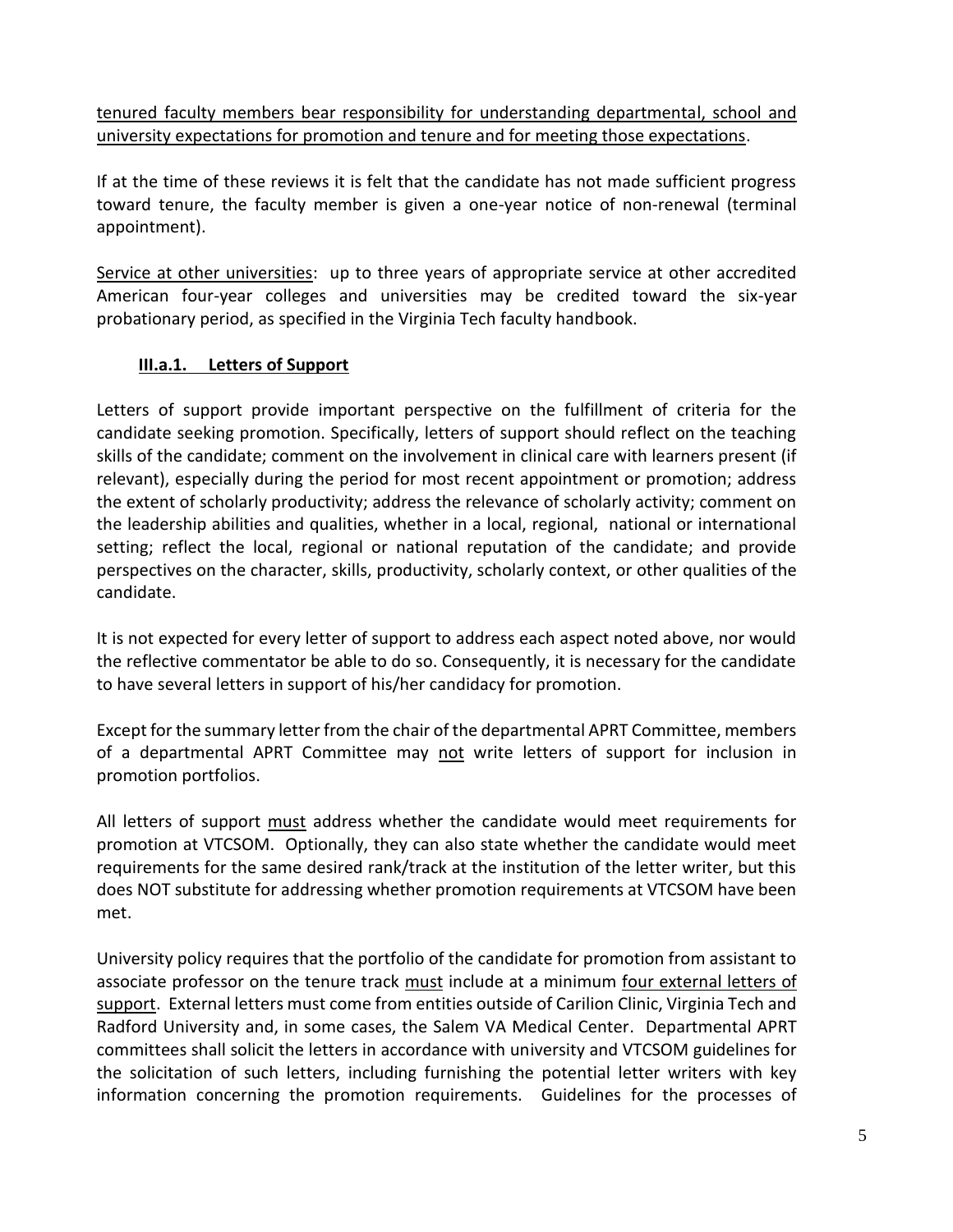soliciting and preparing letters of support are maintained on the VTCSOM Faculty Affairs web page.

It is the intent of the university that all letters must be written by faculty members with a current faculty appointment at the rank of Professor from major research universities (peer institutions or other major research universities). These reviewers should be viewed as senior contributors to the appropriate related discipline(s) or area of scholarship. It is the responsibility of the departmental APRT committee and/or the department chair to solicit letters from external reviewers. In a parallel but independent process, the candidate is permitted to forward to the chair of the department APRT committee up to five names of external reviewers. Once the department's list is generated, the departmental APRT committee shall then reconcile the two lists and select the appropriate number of external reviewers to write letters. There may be instances when the committee and the candidate suggest the same outside reviewer. This is perfectly acceptable; however, candidates may not suggest all of the outside reviewers.

The final set of external review letters should include a balance between those suggested by the candidate and those suggested by the committee. At least three letters must come from those selected independently by the department committee/head/committee chair. Any deviation from this distribution should be explained in the dossier. If a candidate chooses not to submit a list of external reviewers, the dossier should note that the candidate was invited to provide a list but chose to allow the department to select the reviewers. The final list of outside reviewers should never be shared with the candidate. Reviewers should not be former advisors, postdoctoral supervisors, co-investigators on grants, or coauthors on recent publications, or should not have other relationships that may be perceived as being too close to the candidate. When possible, avoid selecting external reviewers from the candidate's Ph.D. granting institution or from universities at which the faculty member had a prior faculty position.

The portfolio must contain all external letters received, not just selected letters. External letters which are overly ambiguous or do not address the requested information should not be contacted for clarification or revision; doing so can be viewed as coaching or shaping of the letter, or otherwise interfering with the independence of the review process.

In addition to the external letters, the candidate should consider including one or more local persons who would be able to comment from personal knowledge on the candidate's teaching, clinical and service abilities. This internal letter is optional but often provides valuable insights.

## **III.b. Promotion to Professor**

Promotion to the rank of professor with tenure requires evidence of ongoing or renewed productivity and the realization of a candidate's potential for greater impact nationally or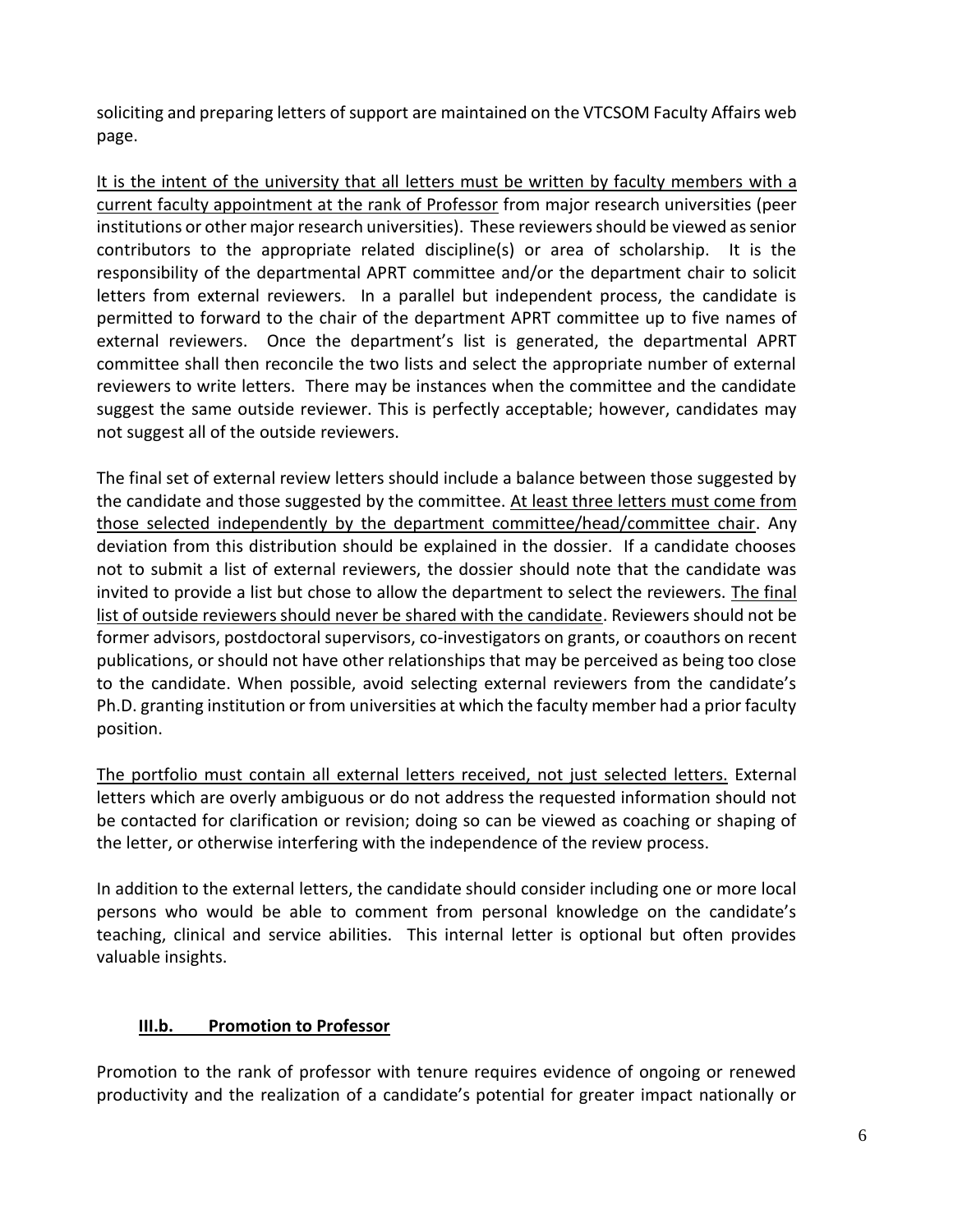internationally, including a description of how their scholarship has influenced their field.

Curriculum vita and promotion portfolio: every faculty member should maintain a current curriculum vitae, in the school-specific format and available for ready access by the department and school. The curriculum vitae together with annual faculty activity reports, student evaluations, reprints of publications, reference letters, and other documents requested by the department and/or the school comprise a promotion portfolio that is based on school and university guidelines and that furnish the principal basis for promotion and tenure decisions. VTCSOM guidelines for the promotion portfolio are maintained online at the VTCSOM Faculty Affairs web page.

Review of progress: at least one review of progress toward promotion to professor should be conducted three to five years after promotion and tenure to associate professor is awarded. The review is to be substantive and thorough. At a minimum, the departmental APRT committee and the department chair must review the faculty member's total activities including an updated CV which illustrates accomplishments to date, along with relevant annual activity reports, peer evaluations of teaching, and authored materials since the last promotion.

The review should be developmental and focus on the faculty member's progress toward promotion to professor. The developmental guidance should focus on recommended future activities and plans that will position the faculty member for promotion. All reviews must be in writing, with the faculty member acknowledging receipt by signing and returning a copy for departmental file. In addition, the faculty member will meet with the departmental APRT committee chair and the department chair to discuss the review and recommendations. Individual faculty members are also encouraged to seek guidance and mentoring from senior colleagues and the department head or chair.

Time in rank: there is no specification for minimum or maximum time of service in the rank of associate professor with tenure. Consideration for promotion to professor may be requested by a faculty member at any time, even if the department chair or committee has not chosen to undertake such an evaluation. However, appeal of a negative promotion decision is provided only if the faculty member has been in rank for at least six years and if the faculty member has formally requested, in writing, consideration for promotion in a previous year. In such a case, for a member of the college faculty, or a member of the administrative and professional faculty seeking promotion in rank through an academic department, an appeal follows the same procedures as in the university faculty handbook.

#### **III.b.1 Letters of Support**

Letters of support provide important perspective on the fulfillment of criteria for the candidate seeking promotion. Specifically, letters of support should reflect on the teaching skills of the candidate; comment on the involvement in clinical care with learners present (if relevant), especially during the period for most recent appointment or promotion; address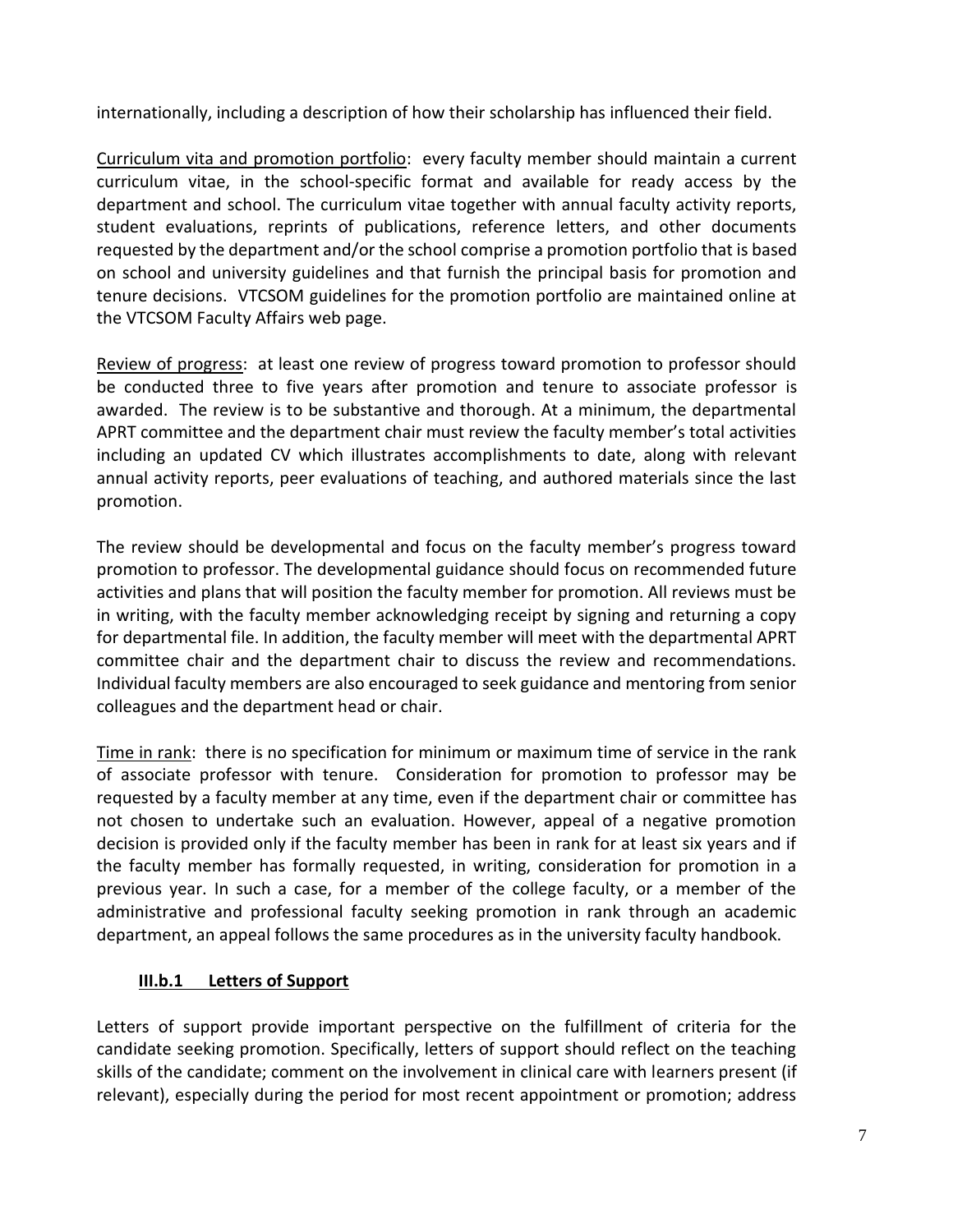the extent of scholarly productivity; address the relevance of scholarly activity; comment on the leadership abilities and qualities, whether in a local, regional, national or international setting; reflect the local, regional or national reputation of the candidate; and provide perspectives on the character, skills, productivity, scholarly context, or other qualities of the candidate.

It is not expected for every letter of support to address each aspect noted above, nor would the reflective commentator be able to do so. Consequently, it is necessary for the candidate to have several letters in support of his/her candidacy for promotion.

Except for the summary letter from the chair of the departmental APRT Committee, members of a departmental APRT Committee may not write letters of support for inclusion in promotion portfolios.

All letters of support must address whether the candidate would meet requirements for promotion at VTCSOM. Optionally, they can also state whether the candidate would meet requirements for the same desired rank/track at the institution of the letter writer, but this does NOT substitute for addressing whether promotion requirements at VTCSOM have been met.

University policy requires that the portfolio of the candidate for promotion from associate professor to professor on the tenure track must include at a minimum four external letters of support. External letters must come from entities outside of Carilion Clinic, Virginia Tech, the Salem VA Medical Center and Radford University. Departmental APRT committees shall solicit the letters in accordance with university and VTCSOM guidelines for the solicitation of such letters, including furnish the potential letter writers with key information concerning the promotion requirements. Guidelines for the processes of soliciting and preparing letters of support are maintained on the VTCSOM Faculty Affairs web page.

It is the intent of the university that all letters must be written by faculty members at the rank of Professor and come from major research universities (peer institutions or other major research universities). These reviewers should be viewed as senior contributors to the appropriate related discipline(s) or area of scholarship. It is the responsibility of the departmental APRT Committee and/or the department chair to solicit letters from external reviewers. In a parallel but independent process, the candidate is permitted to forward to the chair of the departmental APRT committee up to five names of external reviewers. Once the department's list is generated, the departmental APRT committee shall then reconcile the two lists and select the appropriate number of external reviewers to write letters. There may be instances when the committee and the candidate suggest the same outside reviewer. This is perfectly acceptable; however, candidates may not suggest all of the outside reviewers.

The final set of external review letters should include a balance between those suggested by the candidate and those suggested by the committee. At least three letters must come from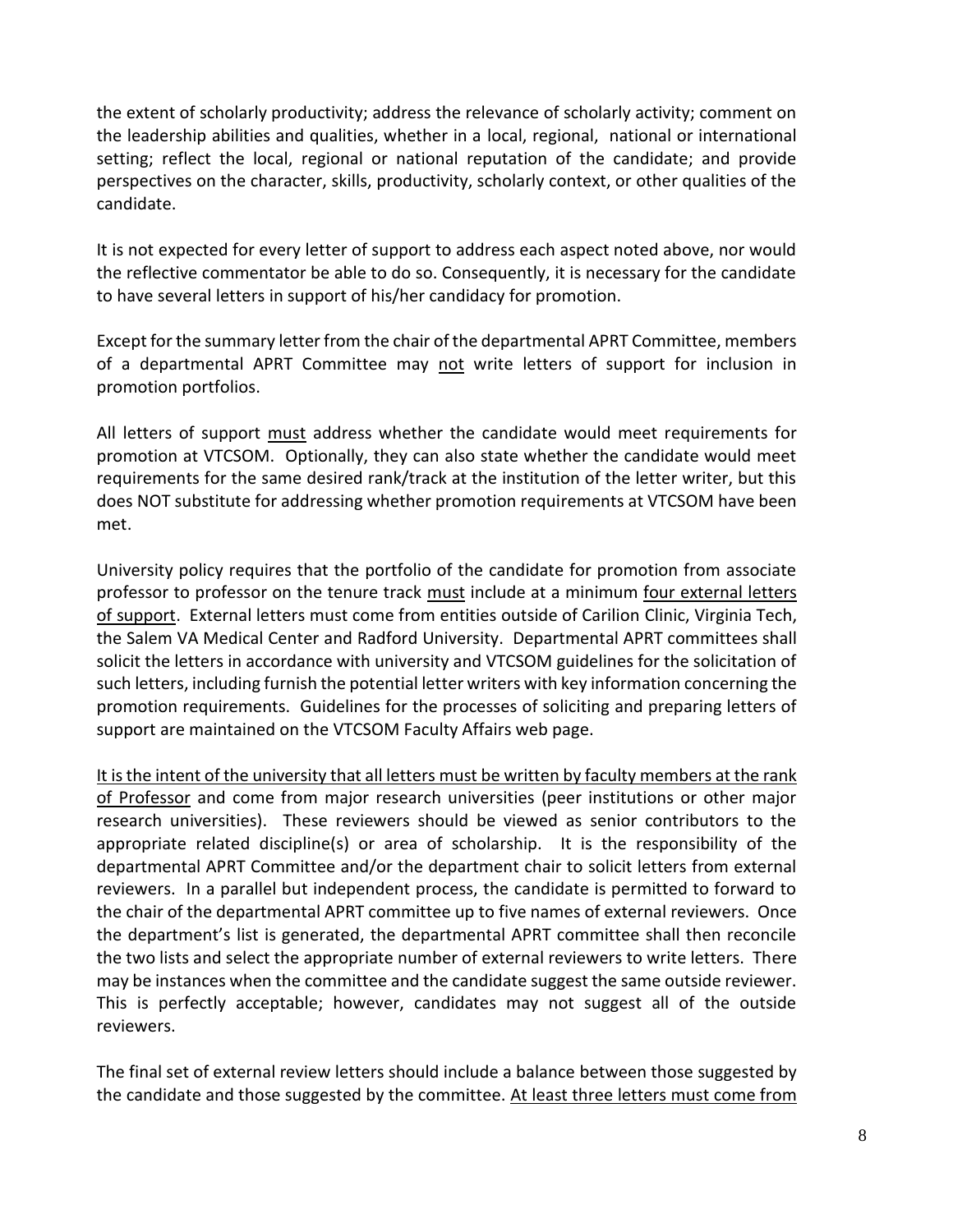those selected independently by the department committee/head/committee chair. Any deviation from this distribution should be explained in the dossier. If a candidate chooses not to submit a list of external reviewers, the dossier should note that the candidate was invited to provide a list but chose to allow the department to select the reviewers. The final list of outside reviewers should never be shared with the candidate. Reviewers should not be former advisors, postdoctoral supervisors, co-investigators on grants, or coauthors on recent publications, or should not have other relationships that may be perceived as being too close to the candidate. When possible, avoid selecting external reviewers from the candidate's Ph.D. granting institution or from universities at which the faculty member had a prior faculty position.

The portfolio must contain all external letters received, not just selected letters. External letters which are overly ambiguous or do not address the requested information should not be contacted for clarification or revision; doing so can be viewed as coaching or shaping of the letter, or otherwise interfering with the independence of the review process.

In addition to the external letters, the candidate should consider including one or more local persons who would be able to comment from personal knowledge on the candidate's teaching, clinical and service abilities. This internal letter is optional but often provides valuable insights.

## **III. c. Peer Evaluation of Teaching**

Peer observation of teaching is a time-honored tradition of Virginia Tech. All candidates for promotion in the tenure track must undergo a process of peer evaluation of teaching. This process involves working with the peer observation program offered by the TEACH Academy which features observation of teaching by a trained observer, followed by the provision of feedback on how teaching performance can be improved. Candidates for promotion from assistant to associate professor on the tenure track are required to undergo this process at least twice during the pre-tenure probationary period, and to document participation in this process in the promotion portfolio. Candidates for promotion to full professor on the tenure track are required to undergo this process at least once prior to being considered for the promotion.

#### **IV. Expectations and Indicators for Promotion with Tenure**

It is required that the VTCSOM faculty member seeking promotion with tenure will demonstrate *significant progress* or *excellence* in all four domains of academic activity: teaching, clinical care (if relevant), scholarly activity/research, and service. For the clinician candidate, significant progress or excellence must be evident in all four of these domains; for the basic science candidate, significant progress or excellence must be evident in all three domains excluding clinical care.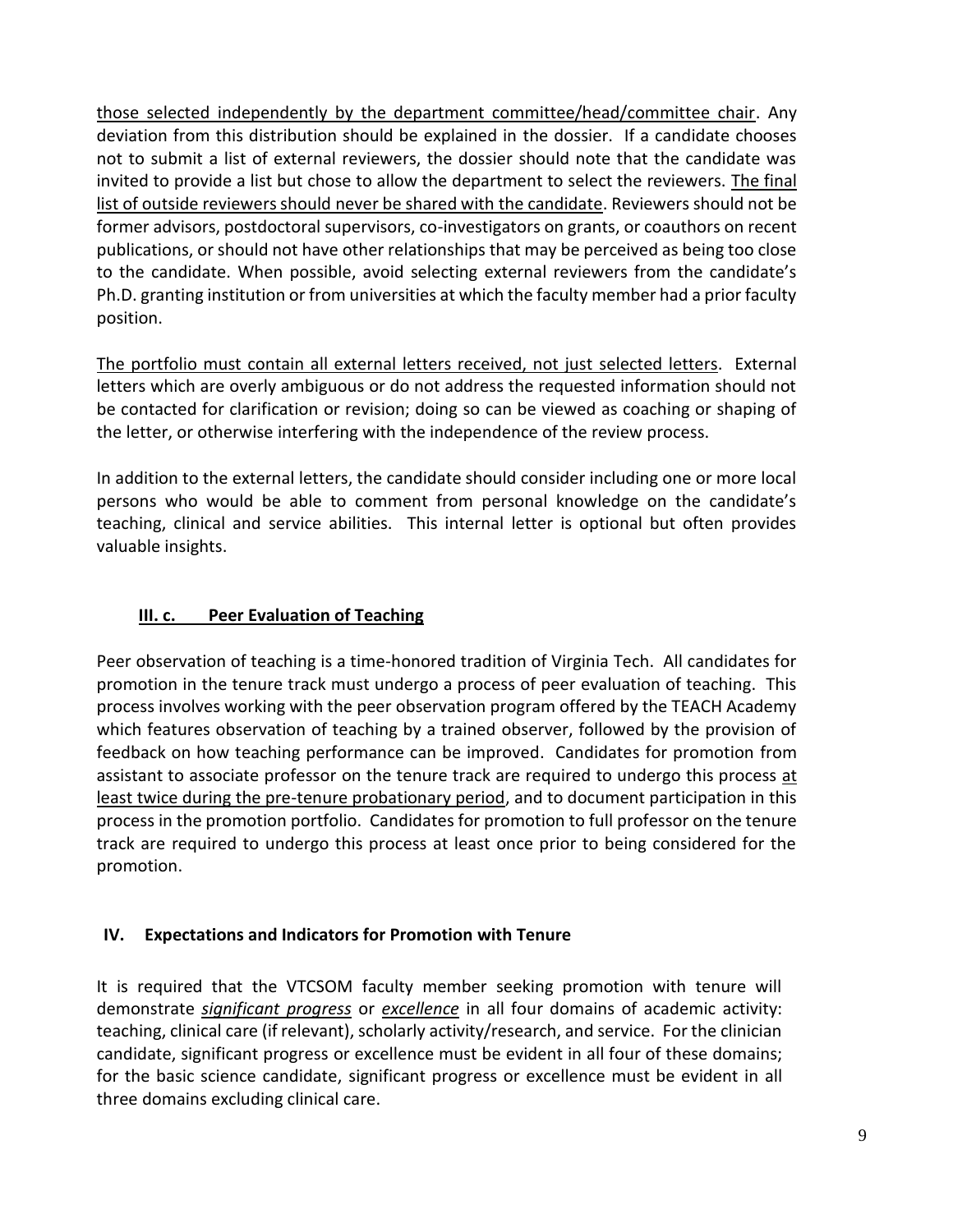*Significant progress* in all four domains of faculty activity is required for candidates seeking promotion from assistant to associate professor. In general, significant progress is shown by a record of ongoing accomplishment, a potential for further growth and an increasing regional and national reputation in one's discipline.

*Excellence* in an appropriate combination of activities from all four domains of faculty activity consistent with the candidate's discipline and assignment is required for candidates seeking promotion from associate to full professor. Promotion to the rank of full professor requires a record of distinguished professional achievement well beyond that achieved at the time of promotion to associate professor. This rank also requires demonstration of national and/or international prominence in one's discipline and a commitment to ongoing levels of academic activity.

*Teaching* is a core expectation of all VTCSOM faculty and is highly relevant to faculty in the tenure track. Each candidate must demonstrate an overall record of laudatory teaching ability sustained over time. Both the quality and quantity of the candidate's achievements in teaching and advising/mentoring should be considered. Faculty must demonstrate the ability to evaluate scholarship applicable to their field and effectively teach their discipline to learners.

For the clinician candidate, there must be documentation of *Clinical Care* in the presence of learners. The candidate must show evidence of considerable clinical teaching time over an extended period, as well as evidence of leadership in areas of clinical practice activity, clinical techniques or operations, and/or patient advocacy. The quality and effectiveness of health care delivery must also be documented.

Each candidate must show evidence of *Scholarly Activity/Research*; there must be sustained, and preferably increasing, examples of scholarship in the portfolio. There must also be evidence of more than one type of scholarship.

Each candidate must also show evidence of *Service* to the university, school, health system and/or research institutes, as well as to the broader medical community and the community at large. Faculty are expected to use their knowledge, creativity and expertise to improve the human condition and engage the communities of which they are a part. Candidates must demonstrate their contributions to the governance, development, and vitality of the university, their academic professions and other relevant communities at the local, state, national and/or international level. Service must be related to some aspect of the mission and activities of VTCSOM; service by the faculty member in an otherwise laudable activity that is not congruent with the mission and activities of VTCSOM is not relevant to the academic promotion process.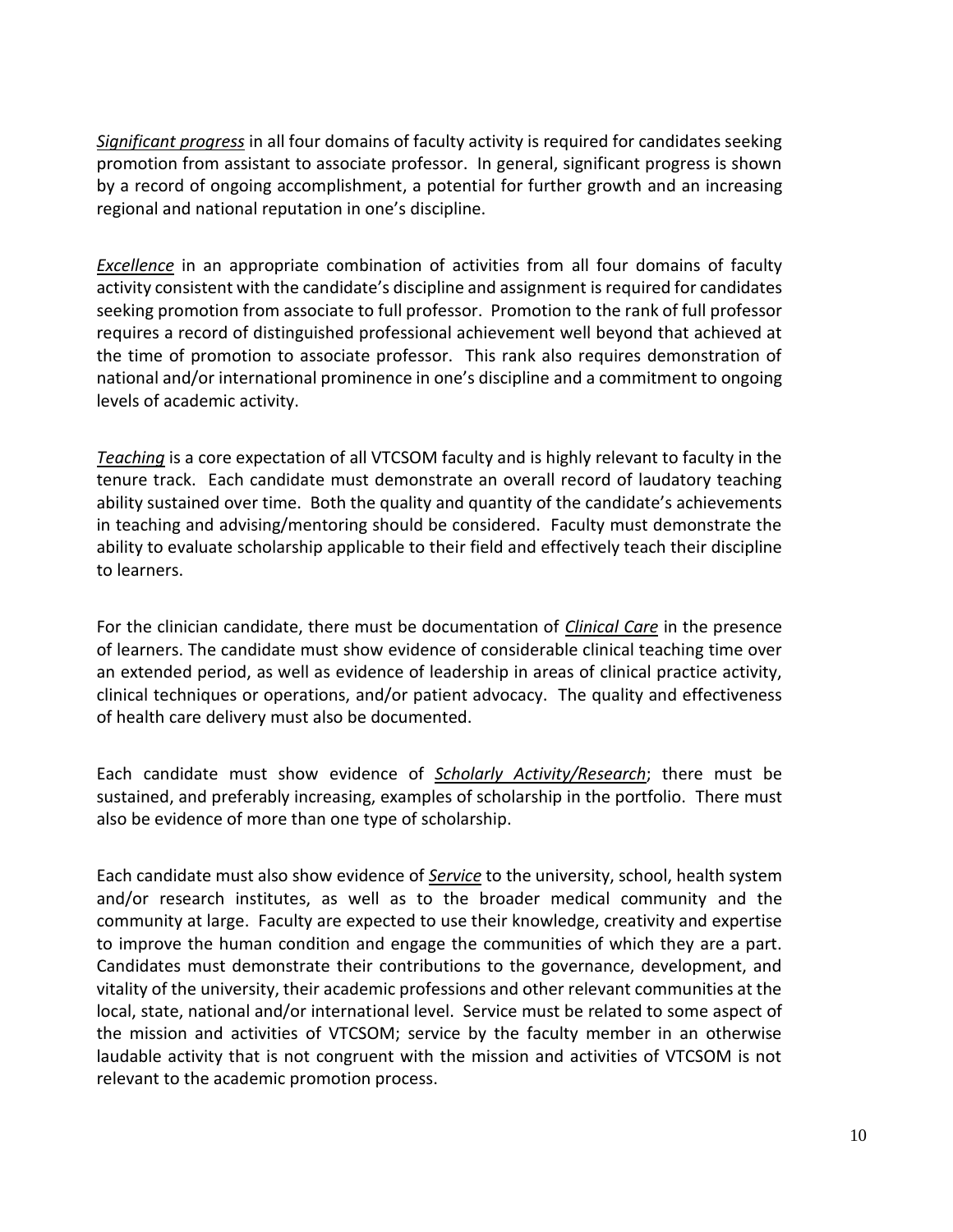The following **tables one through four** provide detailed expectations for each performance category, as well as the performance indicators used to assess readiness for promotion.

## **Table 1. Expectations and Performance Indicators for Teaching (Includes Advising and Mentoring of Learners and Junior Faculty)**

*(Note: not all Performance Indicators may apply)*

| <b>Expected Performance</b>                                                                                                                                                                                                                                                                                                                                                                                                                                                                                                                                                                                                                                                                                                                                                                                                                   | Performance Indicators Used to Assess Readiness for Promotion                                                                                                                                                                                                                                                                                                                                                                                                                                                                                                                                                                                                                                                                                                                                                                                                                                                                                                                                                                                                                                                                                                                                                                                                                                                                                                                                                                                                      |
|-----------------------------------------------------------------------------------------------------------------------------------------------------------------------------------------------------------------------------------------------------------------------------------------------------------------------------------------------------------------------------------------------------------------------------------------------------------------------------------------------------------------------------------------------------------------------------------------------------------------------------------------------------------------------------------------------------------------------------------------------------------------------------------------------------------------------------------------------|--------------------------------------------------------------------------------------------------------------------------------------------------------------------------------------------------------------------------------------------------------------------------------------------------------------------------------------------------------------------------------------------------------------------------------------------------------------------------------------------------------------------------------------------------------------------------------------------------------------------------------------------------------------------------------------------------------------------------------------------------------------------------------------------------------------------------------------------------------------------------------------------------------------------------------------------------------------------------------------------------------------------------------------------------------------------------------------------------------------------------------------------------------------------------------------------------------------------------------------------------------------------------------------------------------------------------------------------------------------------------------------------------------------------------------------------------------------------|
| Documentation of teaching ability<br>and effectiveness in transmission<br>of knowledge/skills at levels<br>appropriate for various learners<br>Documentation of teaching<br>activities with various types of<br>learners (e.g., medical students,<br>residents, fellows, graduate<br>students, others)<br>Documentation of required peer<br>teaching observations and any<br>changes made as a result<br>Participation in faculty<br>development related to teaching<br>skills<br>Indication that candidate is<br>effective in teaching and<br>committed to the VTCSOM<br>teaching mission:<br>Strongly positive feedback data<br>$\circ$<br>from learners on candidate's<br>teaching<br>Requests from learners for<br>$\circ$<br>additional teaching contact<br>Professional development/efforts<br>$\circ$<br>to improve teaching abilities | Learner evaluations of instruction, all learners<br>$\bullet$<br>(representative sample from at least three most recent<br>years)<br>Number of different courses, sections and/or rotations<br>$\bullet$<br>taught per block, year and/or other time period<br>Distance learning courses taught (asynchronous vs.<br>synchronous vs. hybrid)<br>Development of new courses and/or curricula<br>Development of new degree programs, majors,<br>$\bullet$<br>concentrations and/or minors<br>Development of, or improvements to, course/lab<br>materials or to instructional lab facilities<br>Development of and/or delivery of continuing<br>$\bullet$<br>education courses or teaching sessions<br>Innovative teaching methods utilized, including<br>$\bullet$<br>adoption of technology in courses<br>Adoption of best evidence teaching methods/practices<br>$\bullet$<br>or materials from one's discipline and/or the academic<br>community<br>Awards/recognition for teaching<br>Contributions to inclusion and diversity that have impacted<br>$\bullet$<br>the teaching/learning process<br>List of all learners advised/mentored<br>Post-doctoral researchers and research faculty<br>$\bullet$<br>supervised/advised/mentored<br>Participation as a Thesis or Dissertation committee<br>$\bullet$<br>member<br>Publication record of students, post-doctoral researchers,<br>and research faculty advised/supervised<br>Awards/recognition for advising |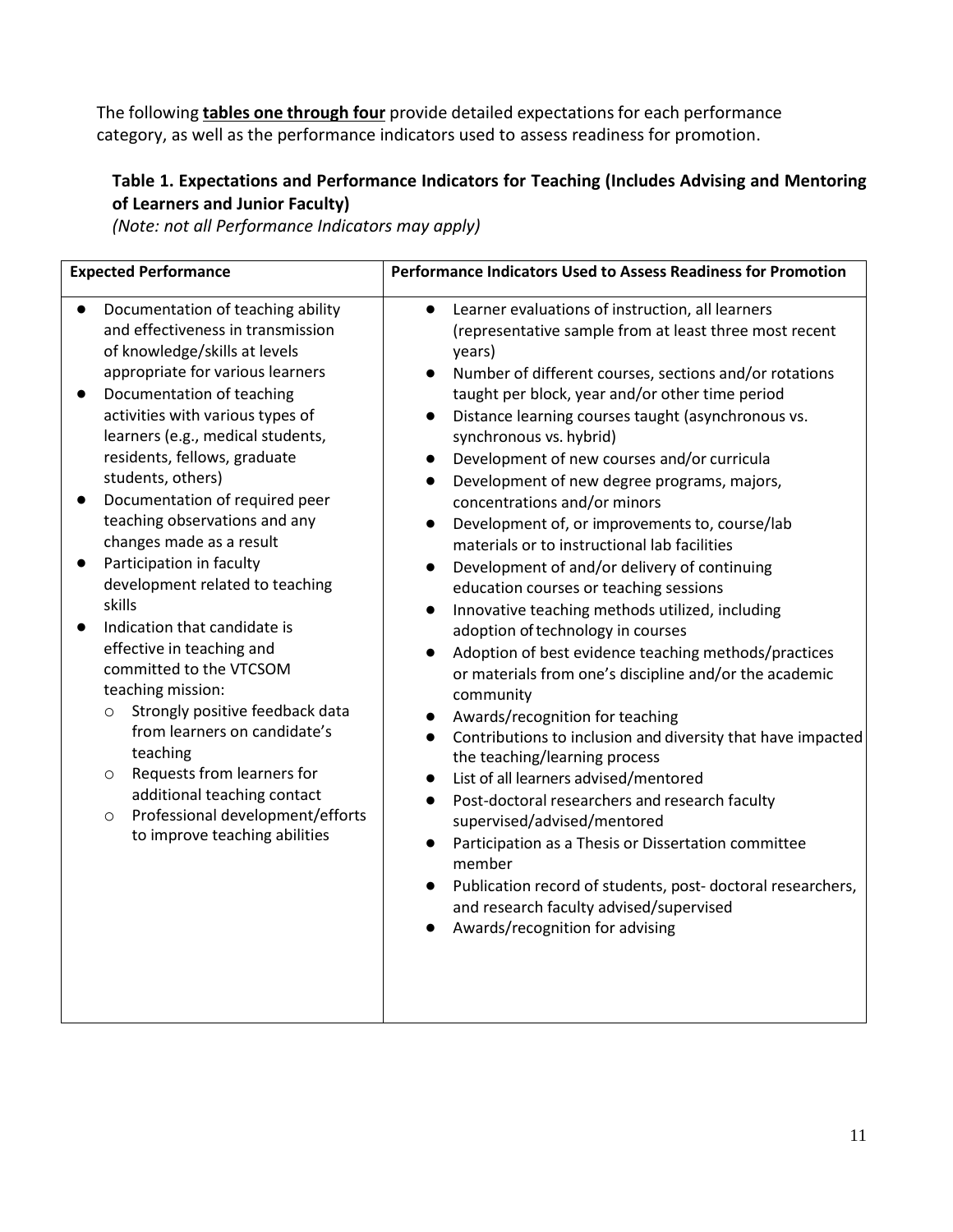# **Table 2. Expectations and Performance Indicators for Clinical Care**

*(Note: not all Performance Indicators may apply)*

| <b>Expected Performance</b> |                                                                                                                                                                          | <b>Performance Indicators Used to Assess Readiness for Promotion</b>                                                                                                                                                                                                                                                                                                                                                                                                                                                                                                                                                                                                                                                     |
|-----------------------------|--------------------------------------------------------------------------------------------------------------------------------------------------------------------------|--------------------------------------------------------------------------------------------------------------------------------------------------------------------------------------------------------------------------------------------------------------------------------------------------------------------------------------------------------------------------------------------------------------------------------------------------------------------------------------------------------------------------------------------------------------------------------------------------------------------------------------------------------------------------------------------------------------------------|
| $\bullet$                   | Statement of the scope of clinical<br>practice and evidence of ongoing                                                                                                   | Metrics related to clinical abilities (e.g., innovation in clinical<br>$\bullet$<br>care and/or improved practice techniques)                                                                                                                                                                                                                                                                                                                                                                                                                                                                                                                                                                                            |
| $\bullet$                   | growth in clinical performance<br>Maintenance of board<br>certification including<br>requirements for licensing and<br>continuing education                              | Development of models of person-centered, multi-disciplinary<br>$\bullet$<br>care that emphasize value and improving the health of<br>communities served<br>Data or statement concerning practice referral patterns<br>٠<br>RVU scorecard or similar data pertaining to clinical productivity<br>$\bullet$                                                                                                                                                                                                                                                                                                                                                                                                               |
|                             | Maintenance of clinical<br>$\bullet$<br>credentialing including all<br>requirements related to clinical<br>privileges                                                    | Patient satisfaction/quality of care metrics/data<br>٠                                                                                                                                                                                                                                                                                                                                                                                                                                                                                                                                                                                                                                                                   |
|                             |                                                                                                                                                                          | Involvement in and/or leadership regarding patient advocacy<br>$\bullet$<br>and/or access to care                                                                                                                                                                                                                                                                                                                                                                                                                                                                                                                                                                                                                        |
| ٠                           | Documented provision of clinical<br>care activities in the presence of<br>learners (e.g., medical students,<br>residents, fellows, other health<br>professions students) | Participation in local/regional/national programs that<br>$\bullet$<br>measurably improve patient and/or health system outcomes<br>(e.g., QA/QI, maintenance of board certification process)<br>Participation in programs contributing to translation of research<br>$\bullet$<br>findings to patient care processes<br>Leadership of/participation in clinical trials<br>$\bullet$<br>Other recognition for clinical expertise (e.g., consulting,<br>$\bullet$<br>participation in clinically oriented task force/panel)<br>Leadership of/participation in the development of clinical care<br>$\bullet$<br>guidelines<br>Contributions to inclusion and diversity that have impacted the<br>٠<br>care delivery process |
| $\bullet$                   | Evidence of considerable teaching<br>time in the clinical setting over an<br>extended period                                                                             |                                                                                                                                                                                                                                                                                                                                                                                                                                                                                                                                                                                                                                                                                                                          |
| ٠                           | Evidence of expertise in a clinical<br>discipline and contributions to<br>clinical practice that are of high<br>quality and significance                                 |                                                                                                                                                                                                                                                                                                                                                                                                                                                                                                                                                                                                                                                                                                                          |
| $\bullet$                   | Evidence of leadership in clinical<br>practice activity and/or<br>administrative operations (e.g.,<br>medical director, similar roles)                                   |                                                                                                                                                                                                                                                                                                                                                                                                                                                                                                                                                                                                                                                                                                                          |
|                             | Advancing state-of-the-practice<br>through disseminating knowledge<br>to colleagues in other academic<br>medical centers, industry and/or<br>government                  |                                                                                                                                                                                                                                                                                                                                                                                                                                                                                                                                                                                                                                                                                                                          |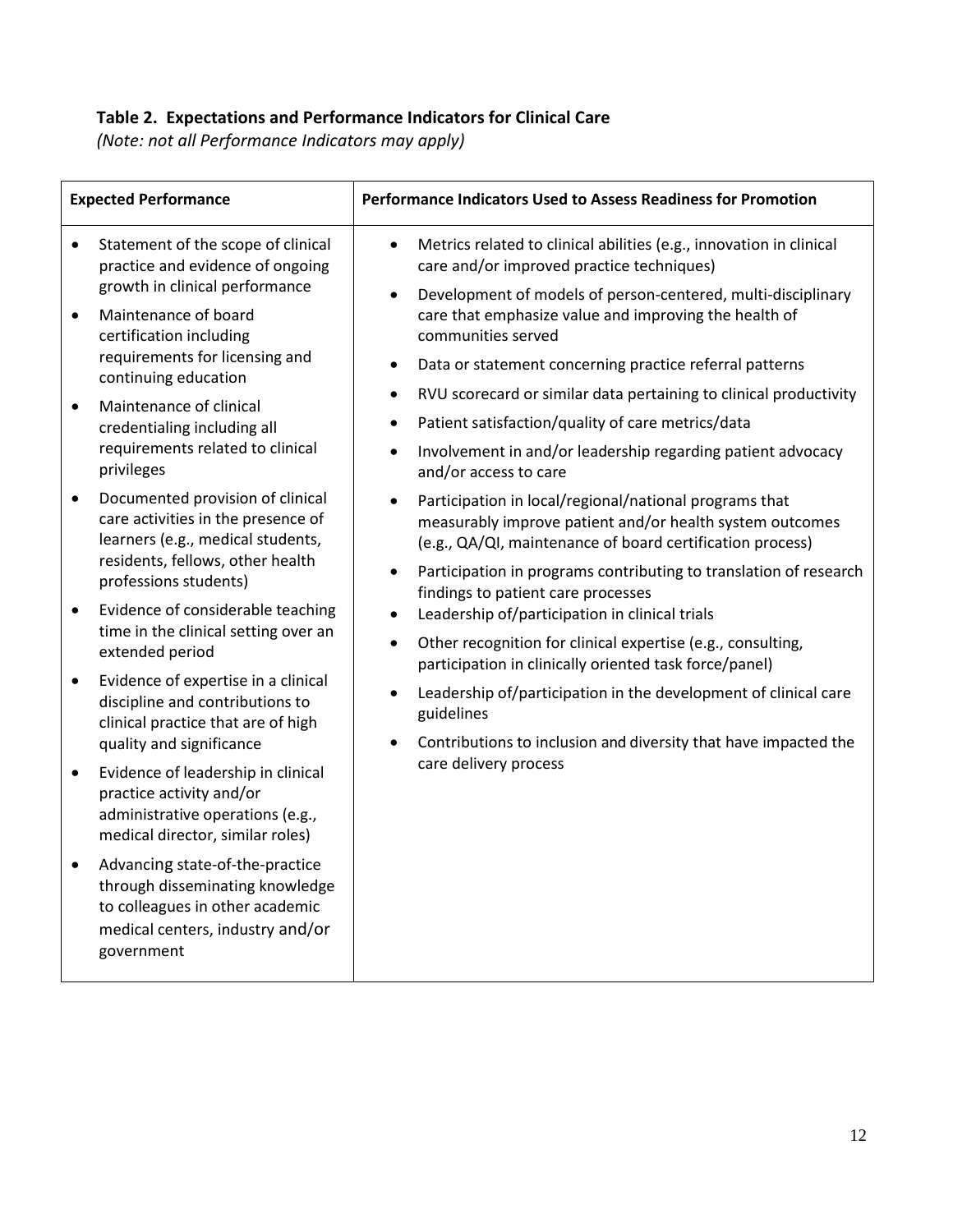## **Table 3. Expectations and Performance Indicators for Scholarly Activity/Research**

*(Note: not all Performance Indicators may apply)*

| <b>Expected Performance</b>                                                                                                                                                                                                                                                                                                                                                                                                                                                                                                                                                                                                                                                                                                                                                                                                                                                                                                                                  | <b>Performance Indicators Used to Assess Readiness for Promotion</b>                                                                                                                                                                                                                                                                                                                                                                                                                                                                                                                                                                                                                                                                                                                                                                                                                                                                                                                                                                                                                                                                                                                                                                                                                                                                                                                                                                                                                                                                                                                                                                                                                                                                                                                                                                                                                                                                                                                                                                                                                                                                                                                                      |
|--------------------------------------------------------------------------------------------------------------------------------------------------------------------------------------------------------------------------------------------------------------------------------------------------------------------------------------------------------------------------------------------------------------------------------------------------------------------------------------------------------------------------------------------------------------------------------------------------------------------------------------------------------------------------------------------------------------------------------------------------------------------------------------------------------------------------------------------------------------------------------------------------------------------------------------------------------------|-----------------------------------------------------------------------------------------------------------------------------------------------------------------------------------------------------------------------------------------------------------------------------------------------------------------------------------------------------------------------------------------------------------------------------------------------------------------------------------------------------------------------------------------------------------------------------------------------------------------------------------------------------------------------------------------------------------------------------------------------------------------------------------------------------------------------------------------------------------------------------------------------------------------------------------------------------------------------------------------------------------------------------------------------------------------------------------------------------------------------------------------------------------------------------------------------------------------------------------------------------------------------------------------------------------------------------------------------------------------------------------------------------------------------------------------------------------------------------------------------------------------------------------------------------------------------------------------------------------------------------------------------------------------------------------------------------------------------------------------------------------------------------------------------------------------------------------------------------------------------------------------------------------------------------------------------------------------------------------------------------------------------------------------------------------------------------------------------------------------------------------------------------------------------------------------------------------|
| National/international reputation<br>$\bullet$<br>and recognition for scholarship<br>Dissemination of research by<br>$\bullet$<br>publishing in high-quality journals,<br>peer-review conference proceedings,<br>and/or books/book chapters<br>Demonstration of independence and<br>$\bullet$<br>leadership in scholarship<br>Demonstration of both recent and<br>sustained excellence and creativity<br>in scholarship<br>Dissemination of research by<br>presenting at professional<br>conferences and meetings<br>Leadership/participation research<br>informed by industry / government /<br>societal needs and aligned with the<br>land-grant mission<br>Principal investigator role /<br>demonstration of research<br>independence and leadership in<br>externally funded research<br>Securing sustained support for learners<br>advised and/or supervised on research<br>projects (health professions,<br>undergraduate, graduate, post-<br>doctoral) | Refereed journal publications, conference papers and/or book<br>$\bullet$<br>chapters/books<br>Leadership in publications (e.g., first authorship by<br>$\bullet$<br>candidate and by candidate's advisees or others<br>supervised in research setting)<br>Quality and impact of journal and conference<br>$\bullet$<br>proceedings (e.g., journal impact factor, journal's relative<br>subject area ranking, acceptance rate)<br>Impact of body of work (e.g., citation indices, significance,<br>or novelty of work)<br>Technical reports to sponsors / agencies<br>$\bullet$<br>Invited lectures or presentations at professional meetings<br>Adoption of research/scholarship within the academic and/or<br>$\bullet$<br>professional communities (e.g., inclusion of work in<br>text/reference books, downloads of data sets or software,<br>dissemination to industry practice)<br>Awards/recognition for scholarly activity/research<br>$\bullet$<br>Editor and/or reviewer roles with publications of various types<br>$\bullet$<br>Participant in research proposal review processes<br>$\bullet$<br>Contributions to inclusion and diversity that have impacted the<br>$\bullet$<br>scholarly activity/research process<br>Funding levels (total and by funding category; total and<br>$\bullet$<br>PI share)<br>Number, diversity and competitiveness of funding sources (e.g.,<br>$\bullet$<br>acceptance rate, prestige of program)<br>Leadership in projects, including in large multi-investigator<br>and/or multi-university projects<br>Development of sustained internal and external research<br>collaborations, including internationally<br>Improvements in research laboratory facilities (e.g.,<br>equipment and capabilities)<br>Number and level of learners supported (medical students,<br>residents/fellows, Master's, PhD, post-doctoral fellows, other<br>health professions students)<br>Number and type of research personnel hosted (e.g.,<br>students, visiting scholars, faculty on sabbatical)<br>Economic contributions and entrepreneurship: start-up<br>business, commercialization of discoveries<br>Development of patents, other forms of intellectual property |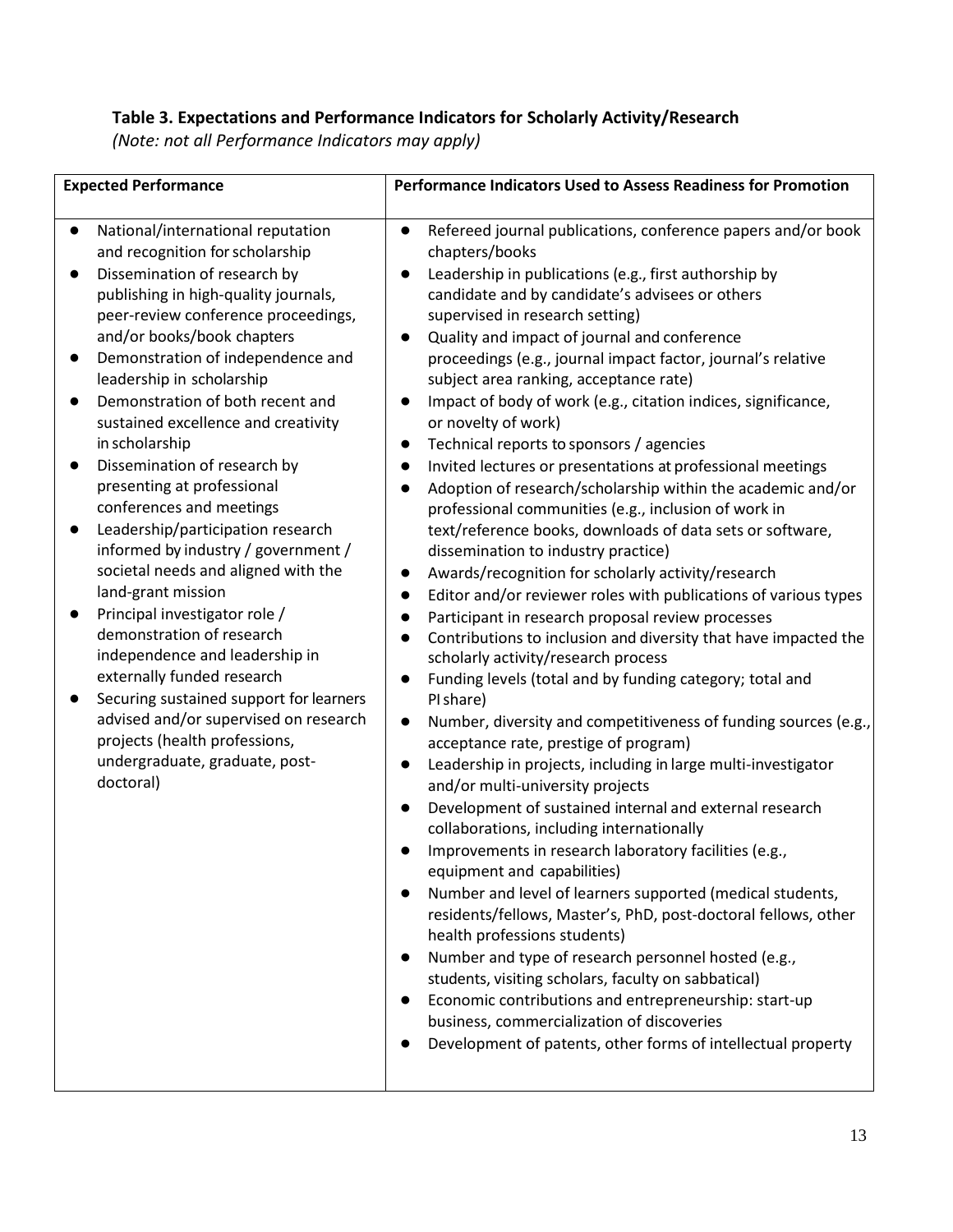#### **Table 4. Expectations and Performance Indicators for Service**

*(Note: not all Performance Indicators may apply)*

| <b>Expected Performance</b>                                                                                                                                                                                                                                                                                                                                                                                                                                                                                                                                                                                                                                                                            | <b>Performance Indicators Used to Assess Readiness for</b><br><b>Promotion</b>                                                                                                                                                                                                                                                                                                                                                                                                                                                                                                                                                                                                                                                                                                                                                                                                                                                                                                                                                                                                                                                                                                                                                                                                                                                                                                                                                                                                                                                                                                                                                                                                   |
|--------------------------------------------------------------------------------------------------------------------------------------------------------------------------------------------------------------------------------------------------------------------------------------------------------------------------------------------------------------------------------------------------------------------------------------------------------------------------------------------------------------------------------------------------------------------------------------------------------------------------------------------------------------------------------------------------------|----------------------------------------------------------------------------------------------------------------------------------------------------------------------------------------------------------------------------------------------------------------------------------------------------------------------------------------------------------------------------------------------------------------------------------------------------------------------------------------------------------------------------------------------------------------------------------------------------------------------------------------------------------------------------------------------------------------------------------------------------------------------------------------------------------------------------------------------------------------------------------------------------------------------------------------------------------------------------------------------------------------------------------------------------------------------------------------------------------------------------------------------------------------------------------------------------------------------------------------------------------------------------------------------------------------------------------------------------------------------------------------------------------------------------------------------------------------------------------------------------------------------------------------------------------------------------------------------------------------------------------------------------------------------------------|
| Engagement in faculty governance via<br>committee service within the<br>department, school, and/or university<br>Provision of formal and informal<br>mentoring to faculty and staff<br>Exhibiting positive citizenship (e.g.,<br>attending faculty meetings/retreats,<br>department, school, student events)<br>Engagement with one's external<br>professional community<br>Advancement of the profession /<br>discipline through service roles<br>Demonstrate leadership within the<br>profession<br>Participation in efforts to advance<br>university/college/department diversity<br>goals<br>Engage with the community in a<br>meaningful service activity that relates to<br>the school's mission | Membership/leadership in department, school, and/or<br>$\bullet$<br>university service roles and/or committees.<br>Outcomes from department, school, and/or university<br>$\bullet$<br>service efforts<br>Awards for department, school and/or university service<br>$\bullet$<br>Membership/leadership in professional committees, councils,<br>$\bullet$<br>and commissions, including national/international<br>Conference organizing roles (e.g., program leadership,<br>$\bullet$<br>conference proceedings editor, track/session chair, etc.),<br>including international conferences<br>Membership/leadership roles in academic and professional<br>$\bullet$<br>associations and societies<br>Recognition and/or awards for external professional<br>$\bullet$<br>outreach/service/community engagement<br>Participation in service activities related to diversity and<br>inclusion (e.g., diversity awareness workshops, diversity<br>related committees, outreach to URM groups /<br>communities)<br>Advising/sponsoring student organizations<br>$\bullet$<br>Service on local, regional, and state boards, commissions,<br>$\bullet$<br>and/or committees<br>Participation in department, school and/or university<br>$\bullet$<br>outreach programs (e.g., science fairs, career days)<br>Non-scholarly outreach or service publications (e.g., trade<br>$\bullet$<br>journals, newsletters, websites, journals, multimedia)<br>Presentations in area of expertise to community and civic<br>$\bullet$<br>organizations, including schools and alumni groups<br>Expert witness/testimony<br>Consulting that is consistent with university/department<br>priorities |

## **V. Candidate Notification Processes**

All candidates for promotion and/or tenure shall be notified in writing of the decision at each level of the review process, in accordance with processes identified in the VT faculty handbook. Further information in this regard is available through the VTCSOM Office of Faculty Affairs.